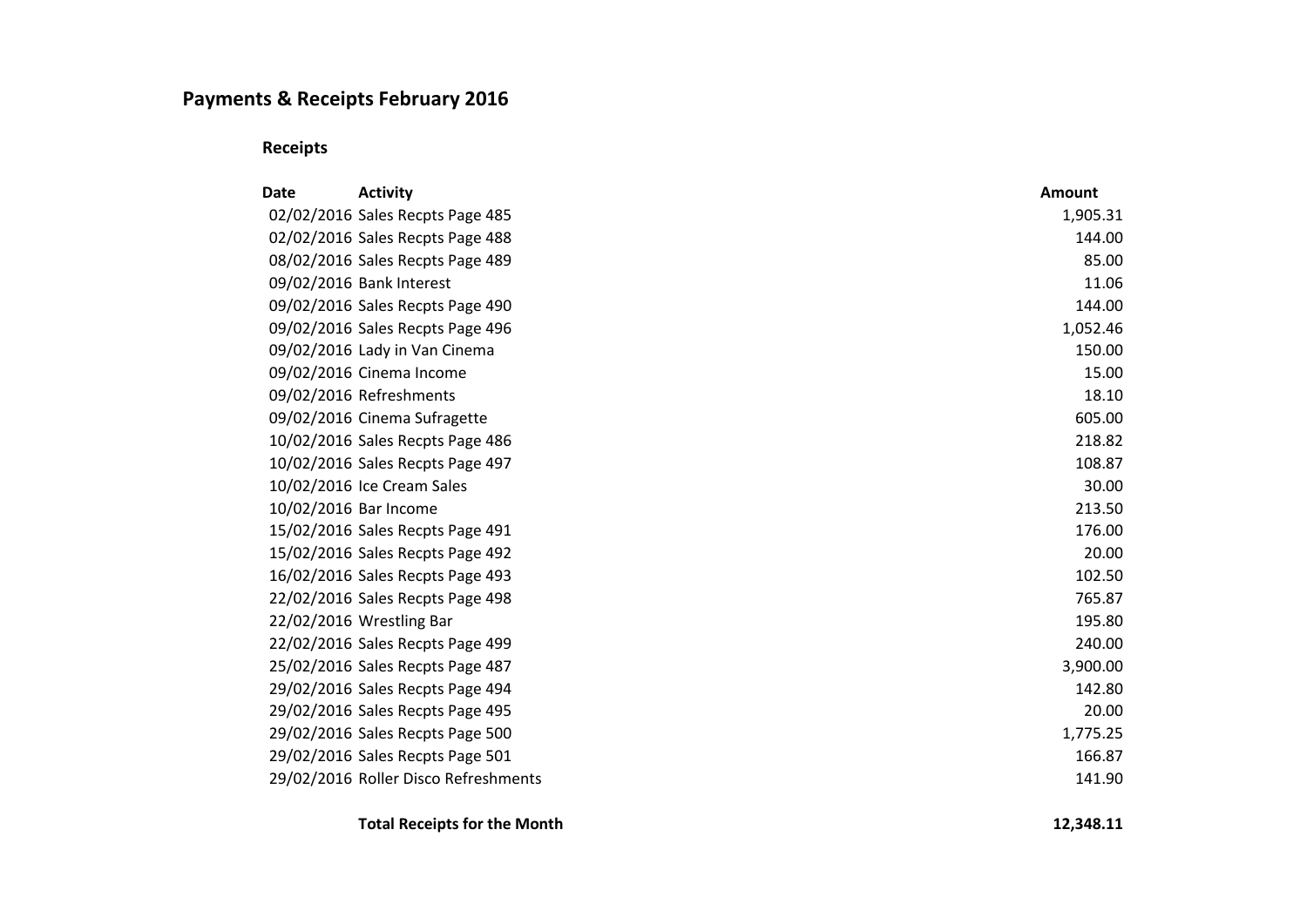## Payments

| Date                   | <b>Supplier</b>                           | Purchase                          | Payment     | Amount   |
|------------------------|-------------------------------------------|-----------------------------------|-------------|----------|
| 01/02/2016 TV Licence  |                                           | <b>TV Licence</b>                 | DD.         | 145.50   |
|                        | 03/02/2016 TALK TALK Telecom              | <b>LMC Telephone</b>              | 1393733     | 44.75    |
|                        | 08/02/2016 Salary Related Payments        | <b>AVC</b>                        | <b>BACS</b> | 1,450.00 |
|                        | 08/02/2016 Salary Related Payments        | Pensions                          |             | 807.22   |
|                        | 08/02/2016 Salary Related Payments        | PAYE/NI                           |             | 2,090.98 |
|                        | 10/02/2016 TALK TALK Telecom              | <b>Haskell Centre Broadband</b>   | 2478550     | 20.31    |
| 16/02/2016 British Gas |                                           | <b>LMC Gas</b>                    | 60004721    | 1,289.28 |
|                        | 16/02/2016 Sainsbury's Fuelcard           | Vehicle Fuel                      | 63562950    | 42.96    |
|                        | 18/02/2016 NPower Business                | <b>LMC Electricity</b>            | kd671176    | 582.28   |
|                        | 22/02/2016 Trinity Mirror Publishing Grou | <b>Job Advert</b>                 | 8816        | 838.80   |
|                        | 22/02/2016 DCK Beavers Ltd                | <b>Payroll Processing Fee</b>     | 8817        | 66.00    |
| 22/02/2016 British Gas |                                           | <b>Gas Haskell Centre</b>         | 8818        | 187.34   |
|                        | 22/02/2016 Blackwell Press                | Printing etc for Film             | 8819        | 79.84    |
|                        | 25/02/2016 February 2016 Payroll          | February 2016 Payroll             | <b>BACS</b> | 8,695.05 |
| 26/02/2016 British Gas |                                           | <b>Electricity Works Dept</b>     | 601162971   | 176.04   |
| 26/02/2016 British Gas |                                           | <b>Electricity Haskell Centre</b> | 601162975   | 291.20   |
| 26/02/2016 British Gas |                                           | <b>Pavilion Electricity</b>       | 601162982   | 73.87    |
| 26/02/2016 British Gas |                                           | <b>Site Hut Electricity</b>       | 601162987   | 50.77    |
|                        | 29/02/2016 U K Office Systems             | <b>LMC Photocopier</b>            | 8820        | 55.66    |
| 29/02/2016 Moviola Ltd |                                           | <b>Film Costs</b>                 | 8821        | 337.90   |
|                        | 29/02/2016 POST OFFICE                    | Stamps                            | 8824        | 270.00   |
| 29/02/2016 K Feeney    |                                           | K Feeney                          | 8822        | 39.00    |
|                        | 29/02/2016 Caroline Lennox                | Caroline Lennox                   | 8823        | 20.55    |
|                        | 07/03/2016 Gables Newsagents              | Newspapers                        | 8825        | 7.00     |
|                        | 07/03/2016 Day Centre - Peak Centre Trust | Room Hire                         | 8826        | 30.00    |
|                        | 07/03/2016 Supplies Team                  | <b>Printer Cartridges</b>         | 8827        | 159.70   |
| 07/03/2016 S J Carter  |                                           | <b>Window Cleaning</b>            | 8828        | 108.00   |

**Total Payments for the Month 17,960.00**